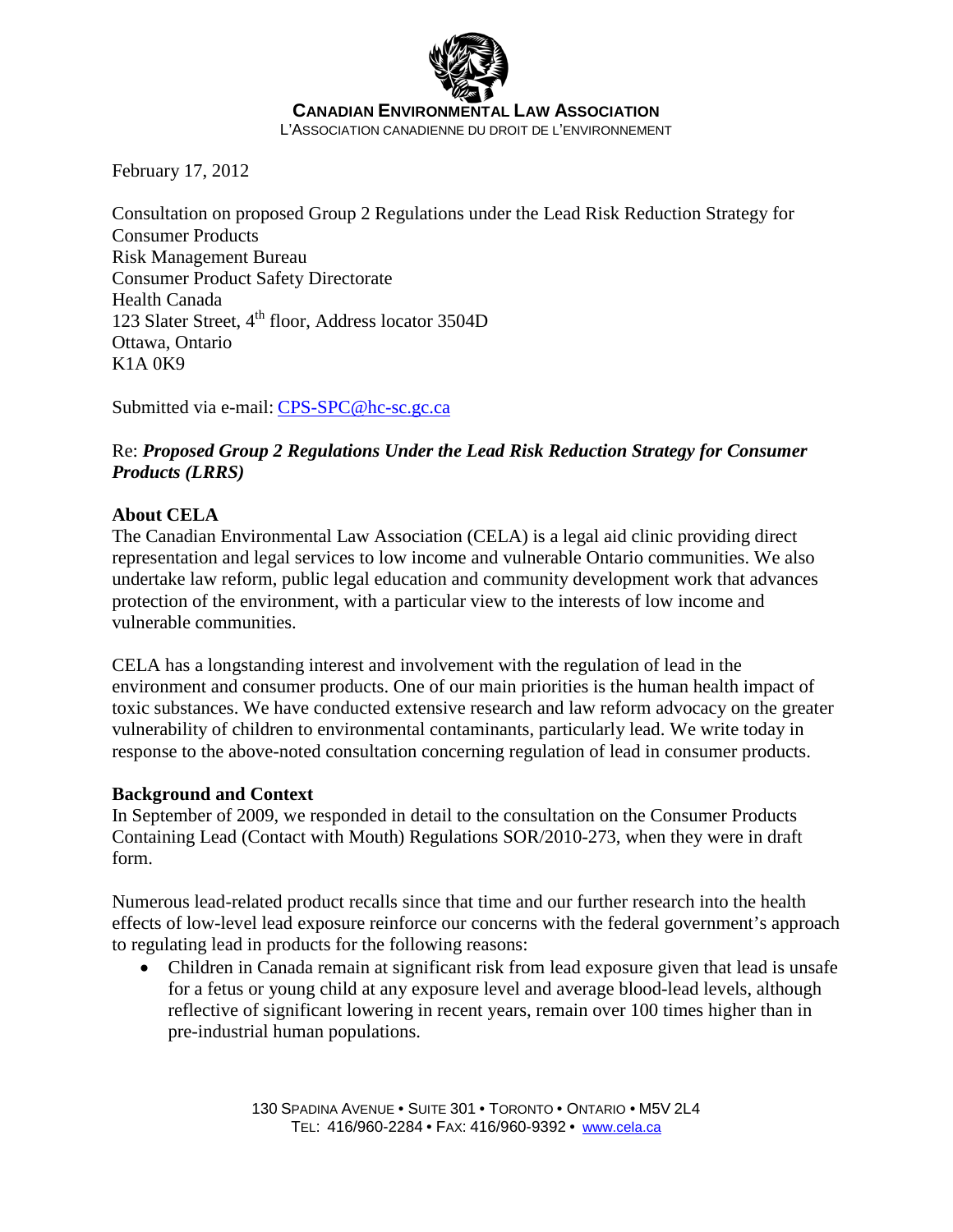- Strong scientific evidence demonstrates that lifelong lead exposure, at very low levels, is causally associated with hypertension. Studies also indicate possible associations between low level lead exposure and cardiovascular disease, type 2 diabetes, and Alzheimer's disease.
- The legacy of lead in old paint will remain a significant exposure risk for decades into the future, particularly for children living in poverty. This legacy underscores the need to stringently control ongoing and new uses of lead in consumer products.
- Health Canada's Lead Risk Reduction Strategy was initiated 15 years ago with the thenstated rationale of getting beyond an inefficient, reactive, product-by-product approach. It included, among several worthwhile objectives, the elimination of lead from nonessential product applications. Instead, the initial objectives were abandoned and the strategy has been an extremely slow and reactive process of parsing out regulations for multiple product categories. Moreover, even with regulations in place, product recalls continue routinely. For example, despite the serious problem of lead in children's jewellery having been identified for nearly 20 years, and a regulation having been put in place seven years ago in 2005, during this past Christmas season alone there were 14 recalls of children's jewellery containing excessive levels of lead with several of these recalls affecting numerous products.
- Enough is known about the hazards of lead to insist that, worldwide, lead should be highly controlled, including a ban on all non-essential uses in consumer products. Such an approach is being implemented in Canada for the non-essential use of mercury in consumer products.
- Regardless of the reality of global lead contamination, it remains entirely reasonable to regulate lead in products such that the original goal of the Lead Risk Reduction Strategy, i.e., to eliminate non-essential uses of lead in products, can be met by setting regulatory limits at low levels to eliminate its use while accounting for the reality of contamination. This approach has been in place in Canadian regulations since the introduction of leadfree gasoline in the 1970s.

## **The Current Regulatory Proposal**

Notwithstanding the foregoing concerns about the overall legitimacy of the LRRS, we have the following response to the regulatory proposal.

Within the limits of the federal government's chosen regulatory approach, we support a comprehensive expansion of products covered by the regulation to ensure that children's lead exposure from consumer products is reduced.

In addition, expanding the age categories begins to recognize the reality of children's living and playing circumstances and will begin to address the problem of information about ageappropriateness being lost when packaging directions are discarded.

However, we remain concerned that the LRRS is overly focused on establishing regulations in terms of how products are promoted or marketed, i.e., those aspects of products that generally end when the packaging is removed. As noted in our response to the September, 2009 consultation, this regulatory approach inadequately considers how products are actually used,